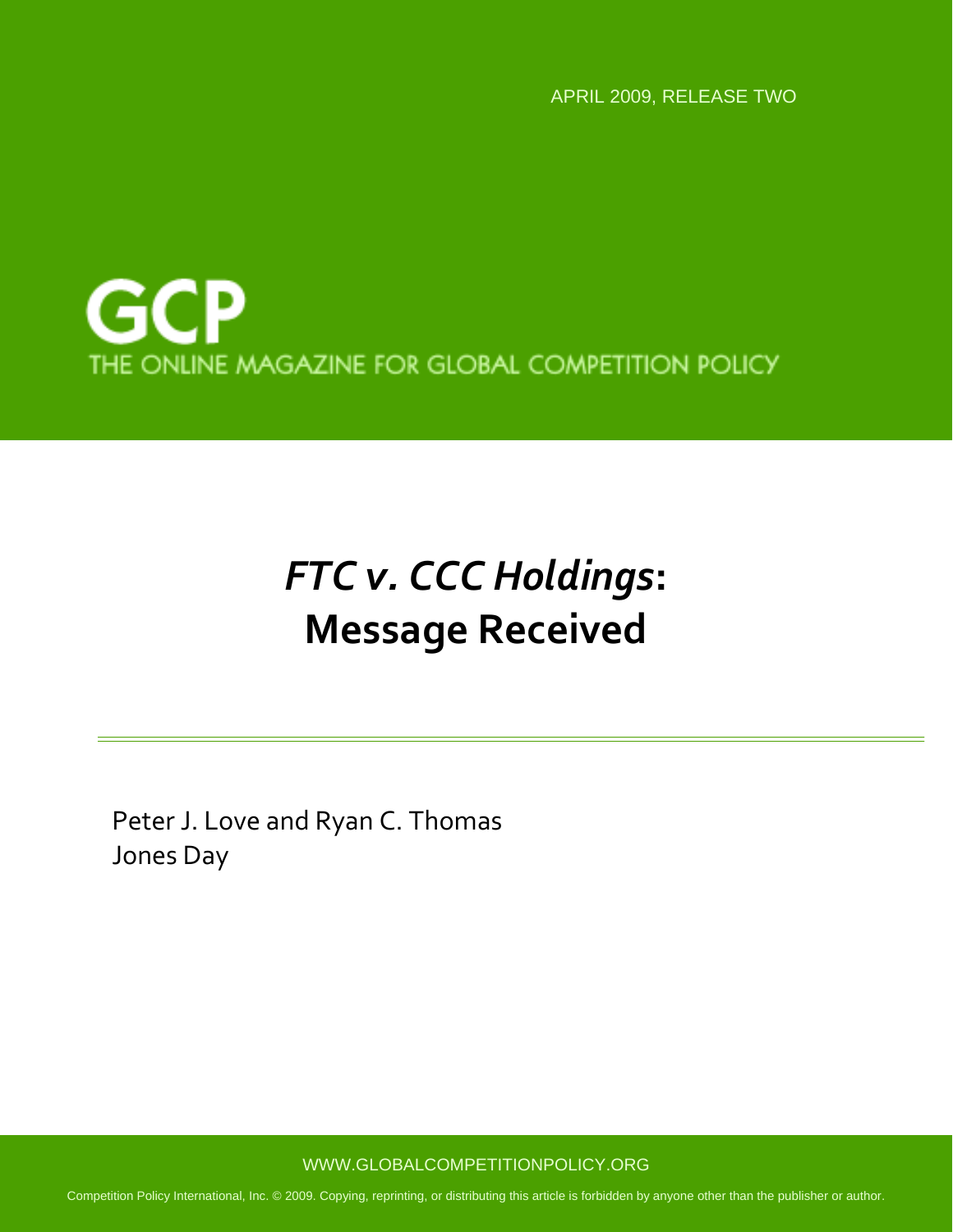## *FTC v. CCC Holdings***: Message Received Peter J.** Love and Ryan C. Thomas<sup>1</sup>

irroc, the Unfrozen Caveman Lawyer from Saturday Night Live, consistently employed the same successful litigation tactic. While confessing confusion about many aspects of modern life, he could still say, "there is one thing I **DO** know . . ." as a lead‐in to his argument that his client was entitled to a favorable judgment. There was some question following the D.C. Circuit's splintered decision in *FTC v. Whole Foods*<sup>2</sup> about how much value the case might have as precedent and whether it would affect how district court judges decide FTC preliminary injunction cases. Like Cirroc, we still are not sure how to reconcile the statutory language and case law, but after the recent district court decision in *FTC v. CCC Holdings*, <sup>3</sup> "there is one thing we **DO** know . . ."—at least in the D.C. Circuit, the FTC probably can get a preliminary injunction if it can make out a prima facie structural case, almost whatever the facts. The court in *CCC Holdings* (1) unambiguously followed *Whole Foods* (despite there being no majority opinion), (2) received the message that lower courts really should apply "serious questions" as the standard for FTC requests for a preliminary injunction, and (3) concluded that this standard sets a relatively low bar for the FTC to obtain a preliminary injunction.

Although *CCC Holdings* reaffirms that district courts should not be a "rubber stamp," the "serious questions" standard, as applied in that case, may mean that the FTC will almost always win. This result likely will increase divergence in merger enforcement between the FTC and the DOJ, and not just on those few cases that actually go to litigation. Merging parties should not face different outcomes depending on the agency that happens to investigate their transaction, but this is increasingly where we are headed.

#### **I. A CLOSE CASE?**

 $\overline{a}$ 

When U.S. District Judge Rosemary Collyer of the District of Columbia recently granted the FTC's motion for a Preliminary Injunction ("PI") under Section 13(b) of the FTC Act to enjoin the proposed merger between CCC Information Services, Inc. and Mitchell International, Inc., the ruling was bound to be significant simply because the FTC and the DOJ go to court on mergers so infrequently. The decision in *CCC Holdings* is

<sup>&</sup>lt;sup>1</sup> Peter J. Love is a partner and Ryan C. Thomas is an associate at Jones Day in Washington, D.C. This article reflects the personal views of the authors and not necessarily those of Jones Day or its clients.

<sup>2</sup> 548 F.3d 1028 (D.C. Cir. 2008).

<sup>3</sup> FTC v. CCC Holdings Inc., Civ. Action No. 08‐2043 (RMC), 2009 WL 723031 (D.D.C. March 18, 2009).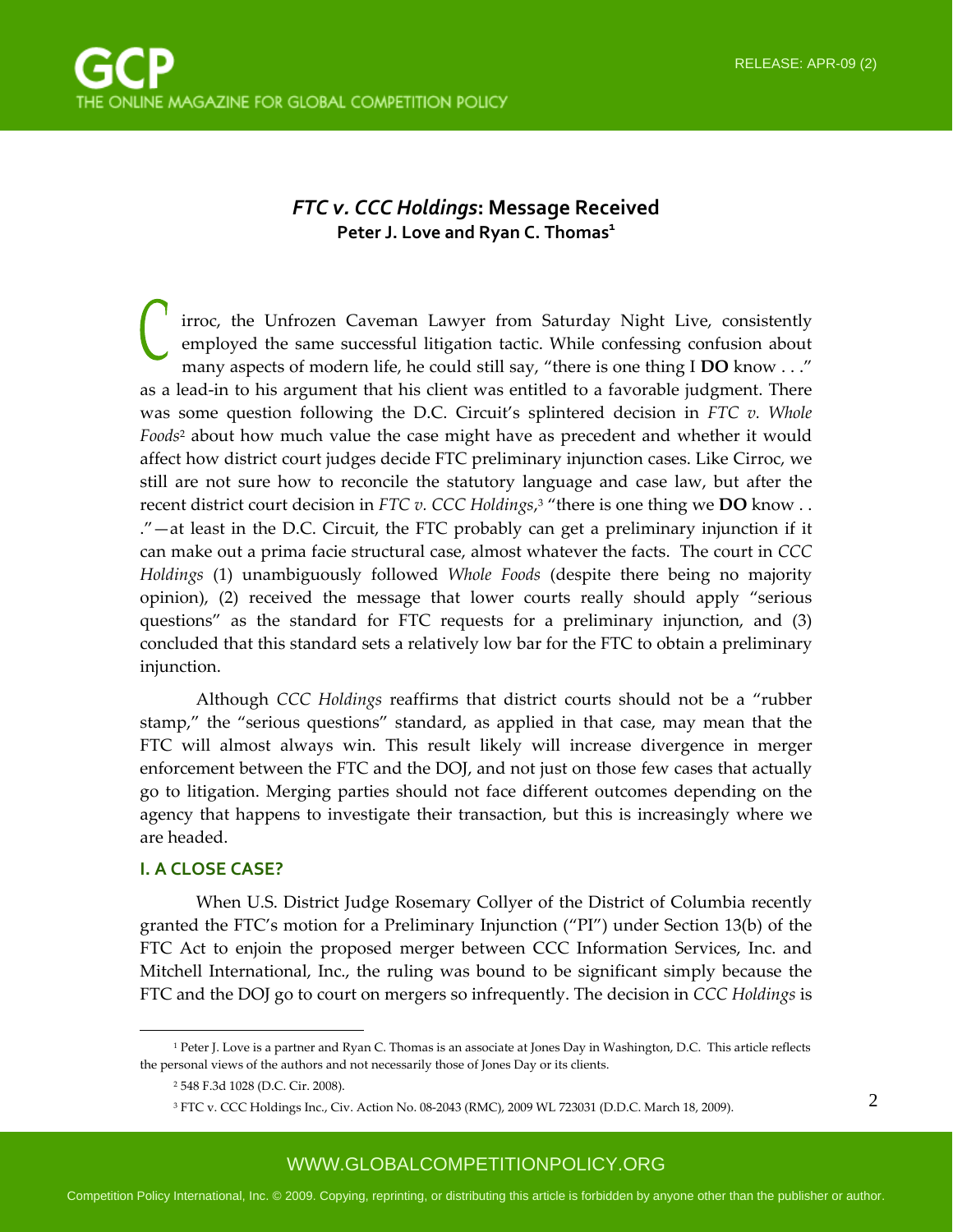particularly noteworthy, however, both because it is the FTC's first such victory in seven years and because it is the first case to rule on an FTC request for a PI since the D.C. Circuit's decision last year in *Whole Foods*.

In *Whole Foods*, Judge Brown and Judge Tatel concurred in the judgment to reverse the lower court's denial of an injunction to block the merger of Whole Foods and Wild Oats, but with both judges seeming to affirm a fairly low threshold for the FTC to get a PI. On the other hand, Judge Kavanaugh dissented, expressing concern that the plurality had erroneously applied a "watered down test" for issuing a PI in FTC merger cases. He also suggested that the precedential value of the decision was "muddied" because his colleagues had issued individual opinions concurring only in the judgment.

Judge Collyer does not seem to have had any difficulty interpreting and applying *Whole Foods*. The decision in *CCC Holdings* closely tracks Judge Brown's opinion from *Whole Foods* and follows the admonition there that the FTC normally will be entitled to a PI under Section 13(b) as long as it can raise "serious questions" about the merits of a merger. In short, Judge Collyer clearly understood *Whole Foods* to say that district courts are to take the "serious questions" standard seriously.

Although Judge Collyer's decision to grant the PI in *CCC Holdings* is significant, many aspects of the case are unremarkable. The FTC charged that the merger represented a "merger to duopoly" that would hinder competition in two markets: electronic systems used to estimate the cost of collision repairs ("estimatics") and software systems used to value vehicles that have been totaled, also referred to as total loss valuation ("TLV") systems. Within these markets, the FTC alleged that the combined entity would possess "far more" than half of the sales of estimatics and for TLV systems. The FTC maintained that the merger would eliminate head‐to‐head competition between the two companies and create a combined firm with monopoly or near-monopoly market power. So characterized, the FTC's request for a PI in this case is not surprising and is consistent with past agency challenges alleging that a merger would result in an unlawful duopoly, such as *Heinz, Swedish Match, Cardinal Health*, and *Staples*. 4

Still, Judge Collyer's decision to grant the PI seems to have been a close call. The FTC expended most of its effort trying to make out a unilateral effects case, which the court rejected due to the lack of evidence of any unique customer preference for the products of the merging parties. This left the FTC's coordinated effects claim, which relied predominantly on structural presumptions as a result of high market concentrations. As the court put it: "The FTC repeatedly proclaimed that this transaction represents a 'merger to duopoly,' that is, a 3-to-2 merger, as if that settles the question."<sup>5</sup>

 $\overline{a}$ 

<sup>4</sup> FTC v. H.J. Heinz Co., 246 F.3d 708 (D.C. Cir. 2001); FTC v. Swedish Match, 131 F. Supp. 2d 151 (D.D.C. 2000); FTC v. Cardinal Health, Inc., 12 F. Supp. 2d 34 (D.D.C. 1998); FTC v. Staples, Inc., 970 F. Supp. 1066 (D.D.C. 1997).

<sup>5</sup> *CCC Holdings*, 2009 WL 723031, at \*14.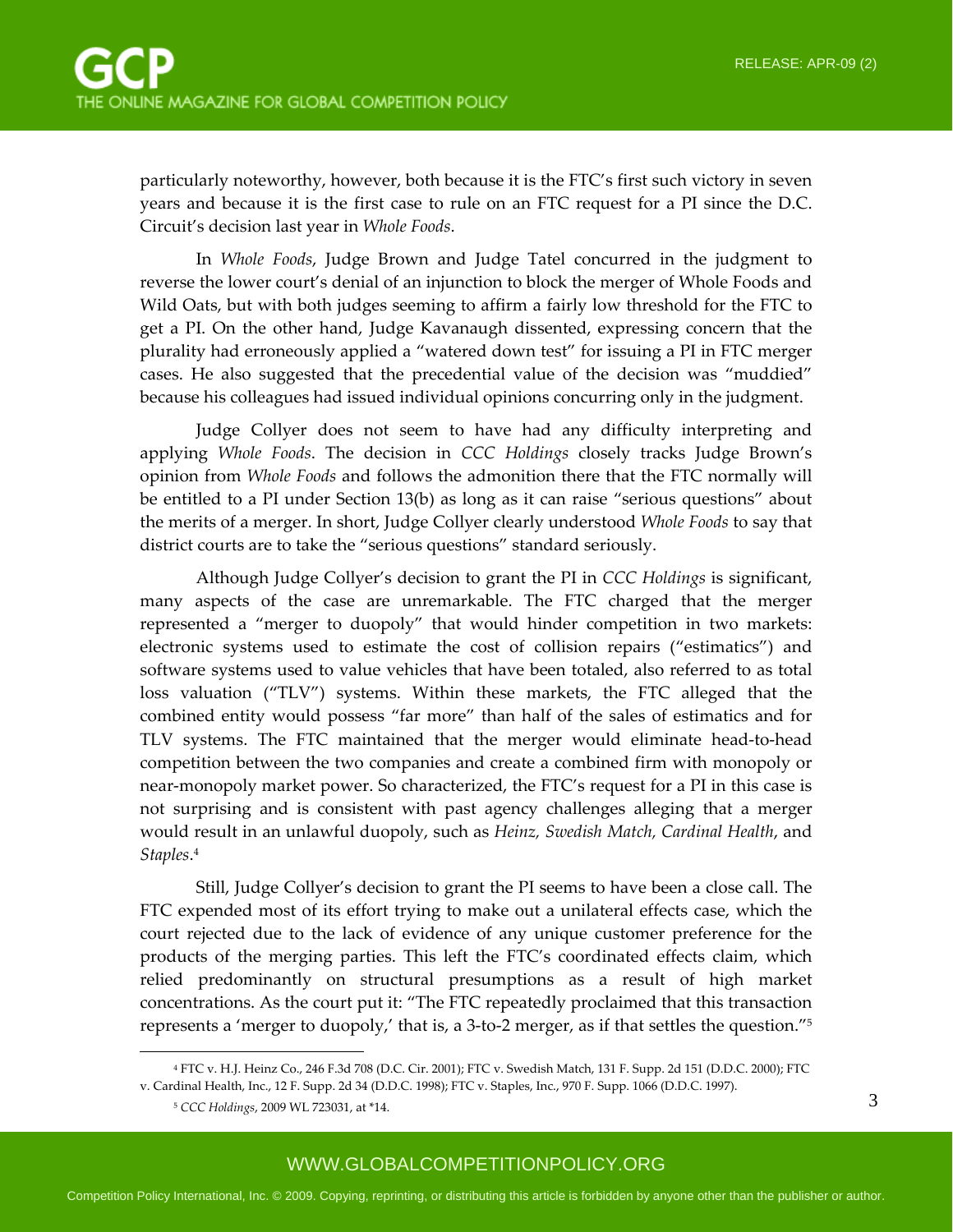Although the court concluded that the FTC had "established a strong prima facie case" based on structural presumptions, it noted that this was "just the beginning of the inquiry"6 because the burden then shifts to the defendants.

The defendants argued that the FTC's concerns were negated by likely entry or expansion by firms on the periphery of the relevant markets as well as a number of other significant obstacles to coordination. Aspects of the opinion reflect the court's apparent hesitation about the strength of the FTC case on both of these points. With respect to entry, the defendants argued that either of two new technologies—web-based software or "predictive analytics" (an internal method of calculating estimates using insurance company's own empirical data)—might supplant the defendants' products and would provide strong competition post‐merger. Acknowledging these points, the court observed that "[w]ith the movement towards web-based platforms well underway . . . and the potential emergence of predictive analytics in the not too distant future, the FTC may be chasing yesterday's technology, when all is said and done."7 And yet Judge Collyer ultimately concluded that the evidence of potential new entry was "too speculative to rely upon"<sup>8</sup> and not sufficient to rebut the FTC's prima facie case.

The defendants also argued that the transaction would not make coordinated interaction among the remaining market participants more likely. In particular, the defendants pointed to the product heterogeneity, the lack of price transparency, and the complexity and lack of standardization with respect to pricing and products. After addressing each of these points, the court recognized that "[d]efendants have made a strong argument that despite [some FTC evidence suggesting incentives to coordinate], the market dynamics create a number of incentives to compete, and indeed, have maintained a competitive marketplace to this day."<sup>9</sup> The court nonetheless concluded that "the FTC has responded with substantial evidence of significant barriers to entry as well as credible evidence that coordination is possible, and even likely, in these markets."10

In sum, Judge Collyer found the evidence was "more complicated and uncertain"11 than the structural presumptions would suggest, but:

Whether the Defendants' argument that the unique combination of factors in these markets negates the probability that the merger may tend to lessen competition substantially, or whether the FTC is correct that the market

 $\overline{a}$ 

<sup>9</sup> *Id.* at \*34.

4

<sup>6</sup> *Id.* at \*15.

<sup>7</sup> *Id.* at \*27, n.39.

<sup>8</sup> *Id.* at \*27.

<sup>10</sup> *Id.*

<sup>11</sup> *Id.* at \*1.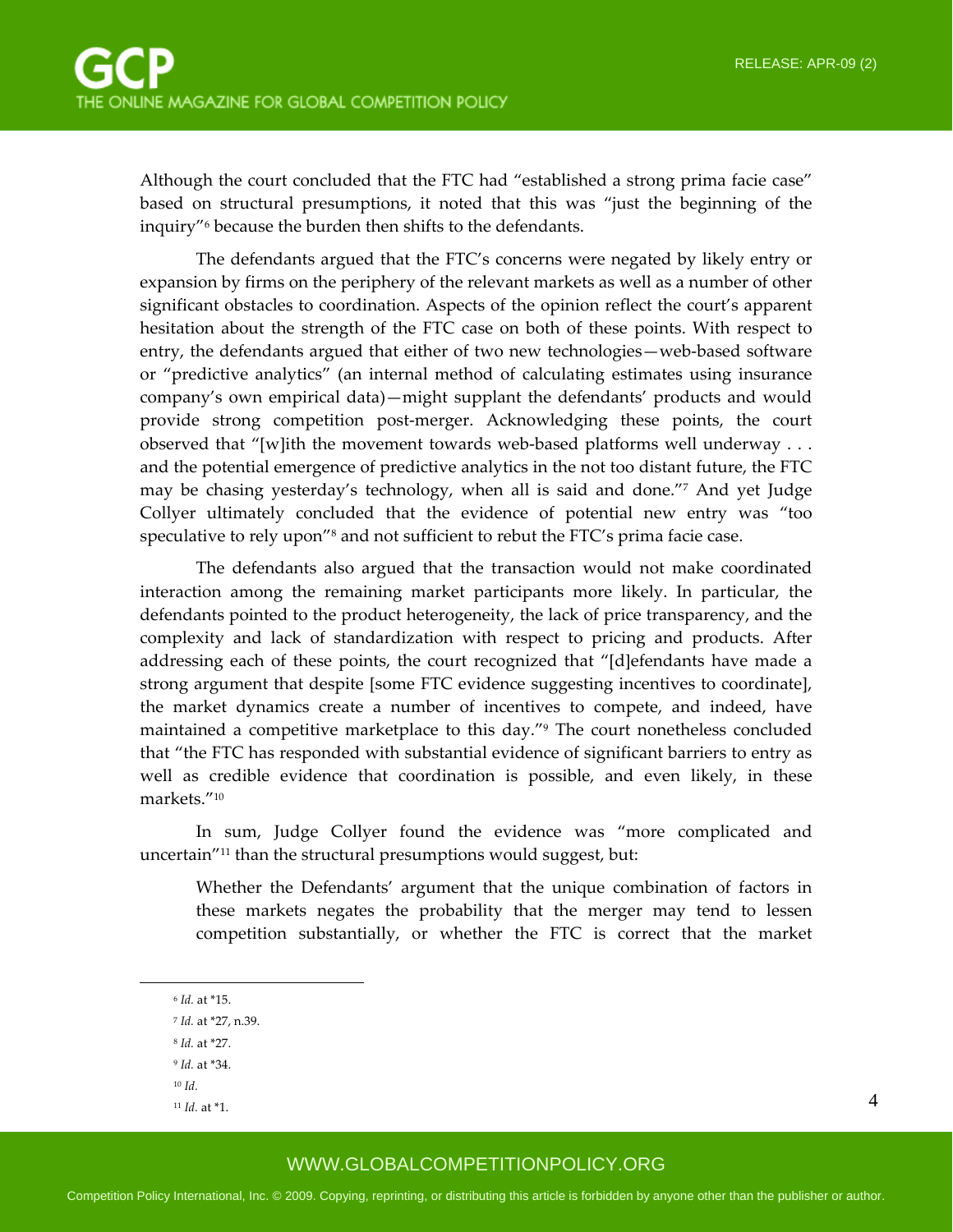dynamics confirm the presumptions that follow its prima facie case, is ultimately not for this Court to decide.12

Thus, the "Defendants' arguments [might] ultimately win the day," but under Section 13(b) Judge Collyer needed only to determine that "the FTC has raised questions that are so 'serious, substantial, difficult and doubtful' that they are 'fair ground for thorough investigation, study, deliberation and determination by the FTC'" to conclude that a PI should issue.13

In coming to this conclusion, Judge Collyer relied heavily on the D.C. Circuit's decision four months earlier in *Whole Foods*. It is perhaps not surprising that the opinion in *CCC Holdings* would look to *Whole Foods* as it is the most recent circuit court merger case, but the unusual procedural history of *Whole Foods* left some question at the time what lower courts would make of the decision and whether they would rely on it.

#### **II.** *WHOLE FOODS* **AS PRECEDENT**

Prior to *CCC Holdings*, the precedential value of *Whole Foods* was in question because there is no majority opinion in the case. When the D.C. Circuit first announced the decision in *Whole Foods* in July 2008, Judge Brown filed the opinion of the court in favor of the FTC. Judge Tatel filed a concurring opinion, and Judge Kavanaugh dissented. Then in November 2008, as part of its denial of rehearing *en banc*, the D.C. Circuit issued an amended decision in which there was no longer a majority opinion for the court. Judge Tatel withdrew his concurrence in Judge Brown's opinion and concurred only in the judgment. Judge Kavanaugh remained the sole dissenter. Thus, *Whole Foods* has three separate opinions, two of which concur only in the judgment.

Significantly, Judge Kavanaugh revised his dissent, and devoted a part of a new section to taking issue given the opinions of Judge Brown and Judge Tatel for "dilut[ing] the standard for preliminary injunction relief in antitrust merger cases."14 He maintained that the plurality's reliance on a "serious questions" standard is inconsistent with the statutory language of 13(b), which requires that courts consider "the Commission's likelihood of ultimate success." The plurality, he concluded, may have in effect "giv[en] the FTC far greater power to block mergers than the statutory text or Supreme Court precedent permit."15

In addition, Judge Kavanaugh criticized the opinions of Judge Brown and Judge Tatel for not offering clear guidance with the absence of a majority opinion for the court. Judge Kavanaugh predicted that "[a]t a minimum, this confused decision will invite

 $\overline{a}$ 

<sup>12</sup> *Id.* at \*34.

<sup>13</sup> *Id.* (citations omitted).

<sup>14</sup> *Whole Foods*, 548 F.3d at 1059 (Kavanaugh, J., dissenting).

<sup>15</sup> *Id.* at 1063.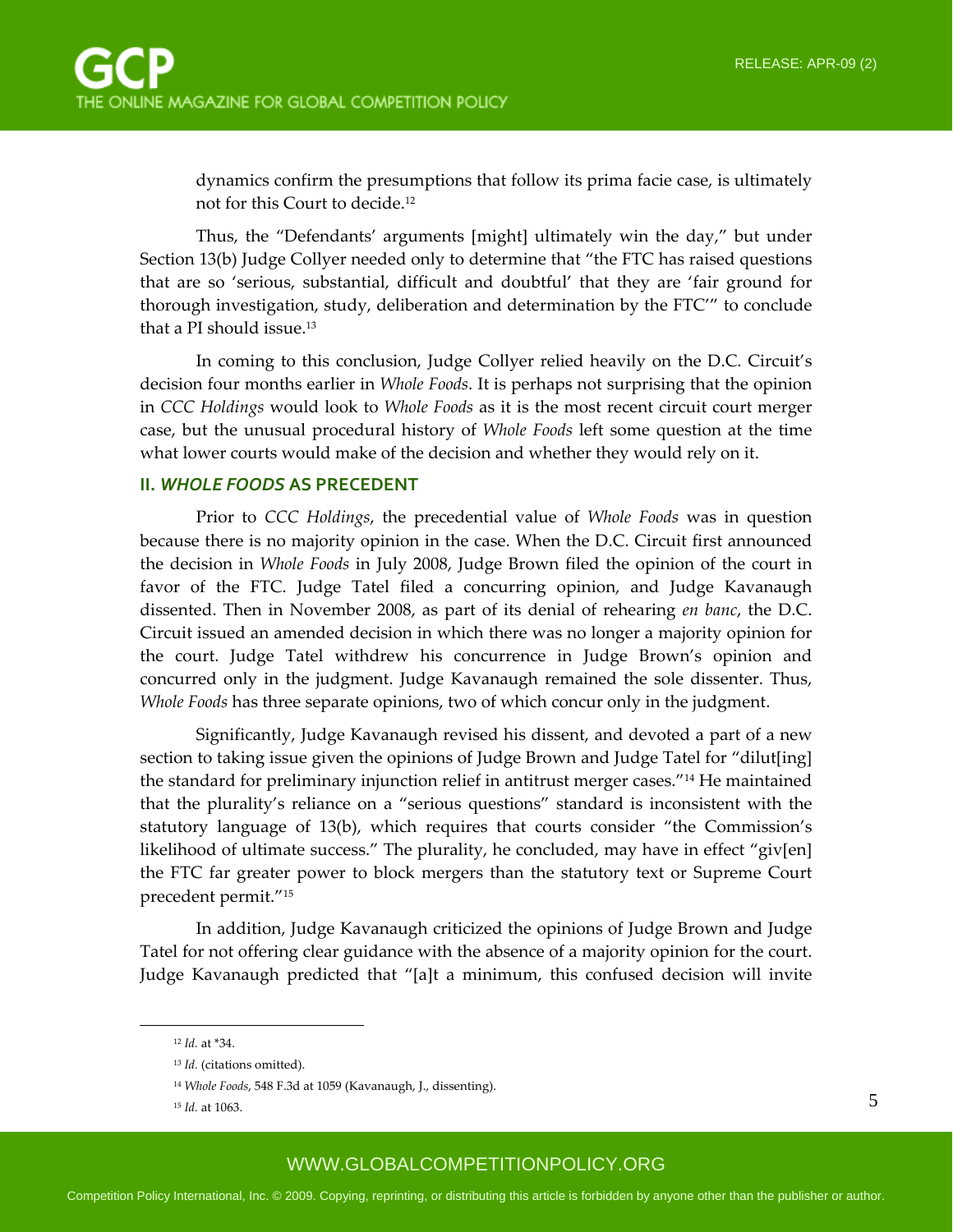years of uncertainty and litigation over what the holding of this case is"16 and further that the "splintered panel opinions will create enormous uncertainty, debate, and litigation over the meaning and effect of this decision."17

The precedential value of *Whole Foods* also was a consideration in the denial of *en banc* review, at least for two judges. Concurring in the denial, Circuit Judge Ginsburg (joined by Chief Judge Sentelle) issued a statement that "there being no opinion for the Court, [the] judgment sets no precedent beyond the precise facts of this case."18 At least based on the decision in *CCC Holdings*, Judge Kavanaugh's predictions seem overstated and Judge Ginsburg's justification for denying rehearing *en banc* seems misplaced.

Judge Collyer's opinion reflects none of the suggested uncertainty and certainly seems to find precedential effect in the *Whole Foods* decision beyond its precise facts. She repeatedly cites *Whole Foods*—predominantly Judge Brown's opinion19—as precedent for the legal standard she applies, and nowhere mentions any concern about the absence of an opinion for the court limiting its value. In particular, the *CCC Holdings* decision clearly relies in part on *Whole Foods* for the proposition that the FTC normally will be entitled to a PI under Section 13(b) if it "raise[s] questions going to the merits so serious, substantial, difficult and doubtful as to make them fair ground for thorough investigation, study, deliberation and determination."20 Under those circumstances, the FTC has met its burden of demonstrating a likelihood of success on the merits and is entitled to a presumption that the public equities favor a PI unless the merging parties are able to show "that, contrary to traditional antitrust theory, the public equities weigh in favor of the merger."21 Only in such a case would the FTC need to show a greater likelihood of success on the merits—i.e. greater than simply raising "serious questions"—to be entitled to an injunction.

#### **III. SERIOUSLY: "SERIOUS QUESTIONS" OR "LIKELIHOOD OF SUCCESS"?**

Of course, this "serious questions" language did not originate with *Whole Foods*. Both *Whole Foods* and *CCC Holdings* cite principally to the D.C. Circuit's earlier decision in *FTC v. Heinz*<sup>22</sup> for the "serious questions" formulation of the FTC obligation under Section 13(b). As evidenced by Judge Kavanaugh's dissent in *Whole Foods*, however, the *Heinz* decision left some doubt about whether the "serious questions" language was just

 $\overline{a}$ 

<sup>16</sup> *Id*. at 1061, n.8.

<sup>17</sup> *Id*. at 1063.

<sup>18</sup> *Id*.

<sup>19</sup> By one count, Judge Collyer cites to Judge Brown's opinion in *Whole Foods* 18 times. *See* Neal R. Stoll and Shepard Goldfein, *In the Event of a Tie, Federal Trade Commission Wins*, 241 N.Y.L.J. 3 (2009).

<sup>20</sup> *CCC Holdings*, 2009 WL 723031, at \*1 (citations omitted).

<sup>21</sup> *Id*. at \*6 (citations omitted).

<sup>22</sup> *Heinz*, 246 F.3d 708.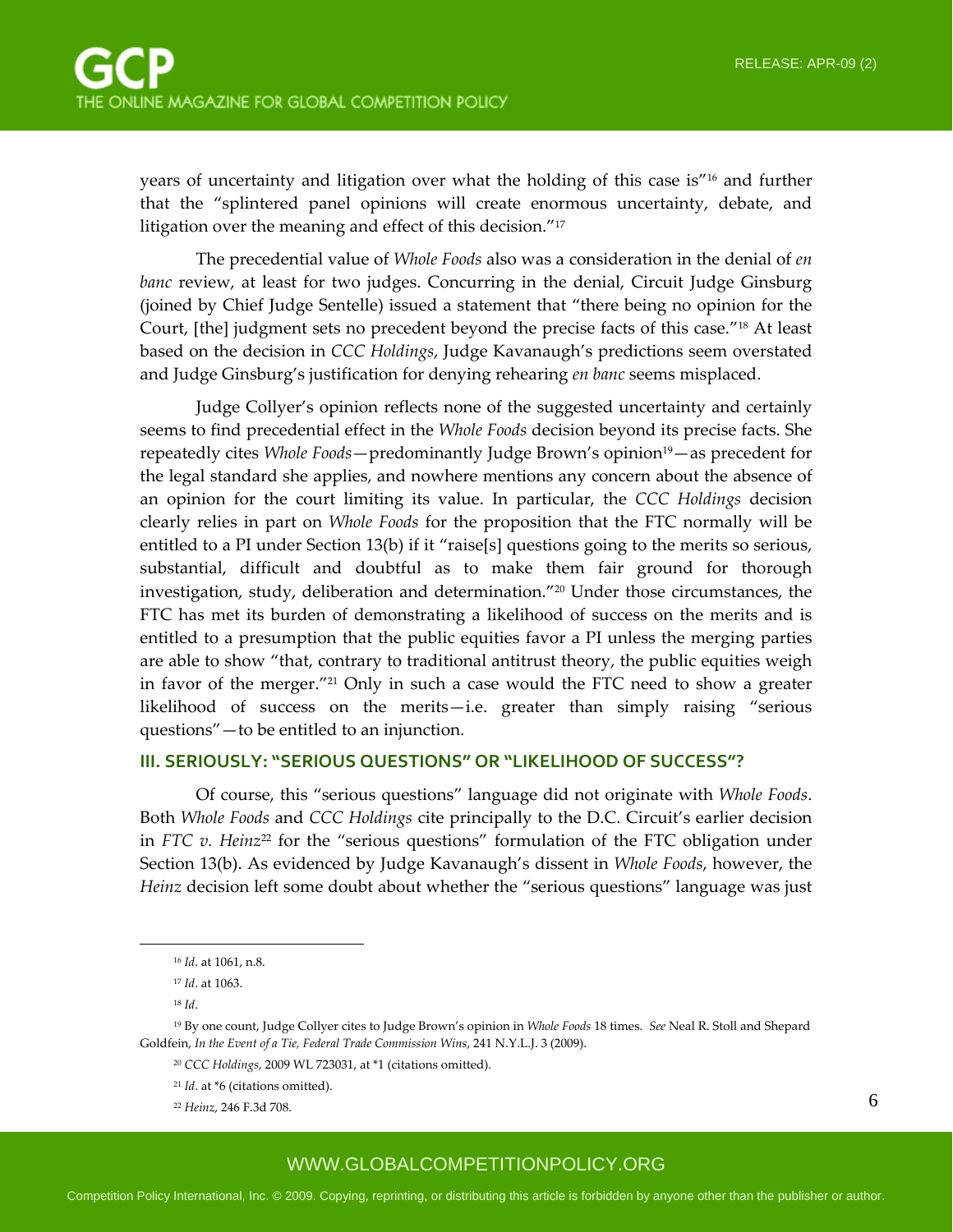another way of saying that the FTC had to show a "likelihood of success on the merits" or, alternatively, if "serious questions" was the standard itself.

Further, *Heinz* clearly did not settle the question of how low a threshold the "serious questions" standard really set for the FTC. In the wake of Heinz, the FTC won a preliminary injunction to block Libbey Inc.'s proposed acquisition of Anchor Hocking Corp. in 2002,  $^{23}$  but the FTC then suffered a string of defeats at the district court level, including its original challenge to the Whole Foods acquisition of Wild Oats.<sup>24</sup> In part, this trend may have reflected an appreciation by district court judges that, as a practical matter, a PI often is a final decision rather than preliminary relief for merger cases.<sup>25</sup> Because of the difficulty in holding a pending transaction together for the duration of an FTC administrative trial (especially when the transaction sometimes already has been pending for a year by the time of the PI decision), parties often abandon their deals if they lose the PI. (This is what happened in *CCC Holdings*; the parties abandoned their merger two days after the district court's grant of the PI.) As a result, trial courts may have been reluctant to grant a PI under Section 13(b) too easily even with the *Heinz* decision as precedent. <sup>26</sup>

The D.C. Circuit's initial majority decision in *Whole Foods* seemed to make clear that *Heinz* meant what it said about "serious questions" being the standard under Section 13(b), that this set a fairly low threshold for the FTC, and that the FTC largely could meet this threshold on the basis of structural presumptions. In fact, the strength of Judge Kavanaugh's dissent regarding the factual record in *Whole Foods* arguably reinforces this point. Despite his critiques of the FTC case, Judge Brown and Judge Tatel both found the FTC's arguments strong enough to satisfy the "serious questions" standard. Although the later absence of a majority opinion in the amended decision left it unclear what courts would make of *Whole Foods*, the decision in *CCC Holdings* now appears to put that question to rest, at least for one district court judge.

Judge Collyer did not shy away from addressing the defendants' (and, indirectly, Judge Kavanaugh's) arguments that the "serious, substantial questions" language in *Heinz* and *Whole Foods* means nothing more than that the FTC must show a "likelihood of success on the merits." Judge Collyer responded:

 $\overline{a}$ 

<sup>23</sup> FTC v. Libbey Inc., 211 F. Supp. 2d 34, 55 (D.D.C. 2002).

<sup>24</sup> FTC v. Whole Foods, 502 F.Supp. 2d \*1 (D.D.C. 2007), *rev'd*, 548 F.3d 1028 (D.C. Cir. 2008).

<sup>25</sup> *See, e.g.*, FTC v. Western Refining, 2007 WL 1793441 \*51 (D.N.M.), 2007‐1 Trade Cases ¶ 75,725 (observing that "[t]he need for caution in issuing a preliminary injunction is particularly important in the merger and acquisition context, because 'the grant of a temporary injunction in a Government antitrust suit is likely to spell the doom of an agreed merger'") (*quoting* FTC v. Great Lakes Chem. Corp., 528 F.Supp. 84, 86 (N.D.Ill. 1981)).

<sup>26</sup> According to recent remarks by one FTC commissioner, a majority of FTC commissioners believed that lower courts were applying a higher a standard under Section 13(b) and "deciding cases on the merits instead of assessing whether there was a fair ground for [administrative litigation]." *See* Interview with J. Thomas Rosch, ANTITRUST, Spring 2009 at 34, 36.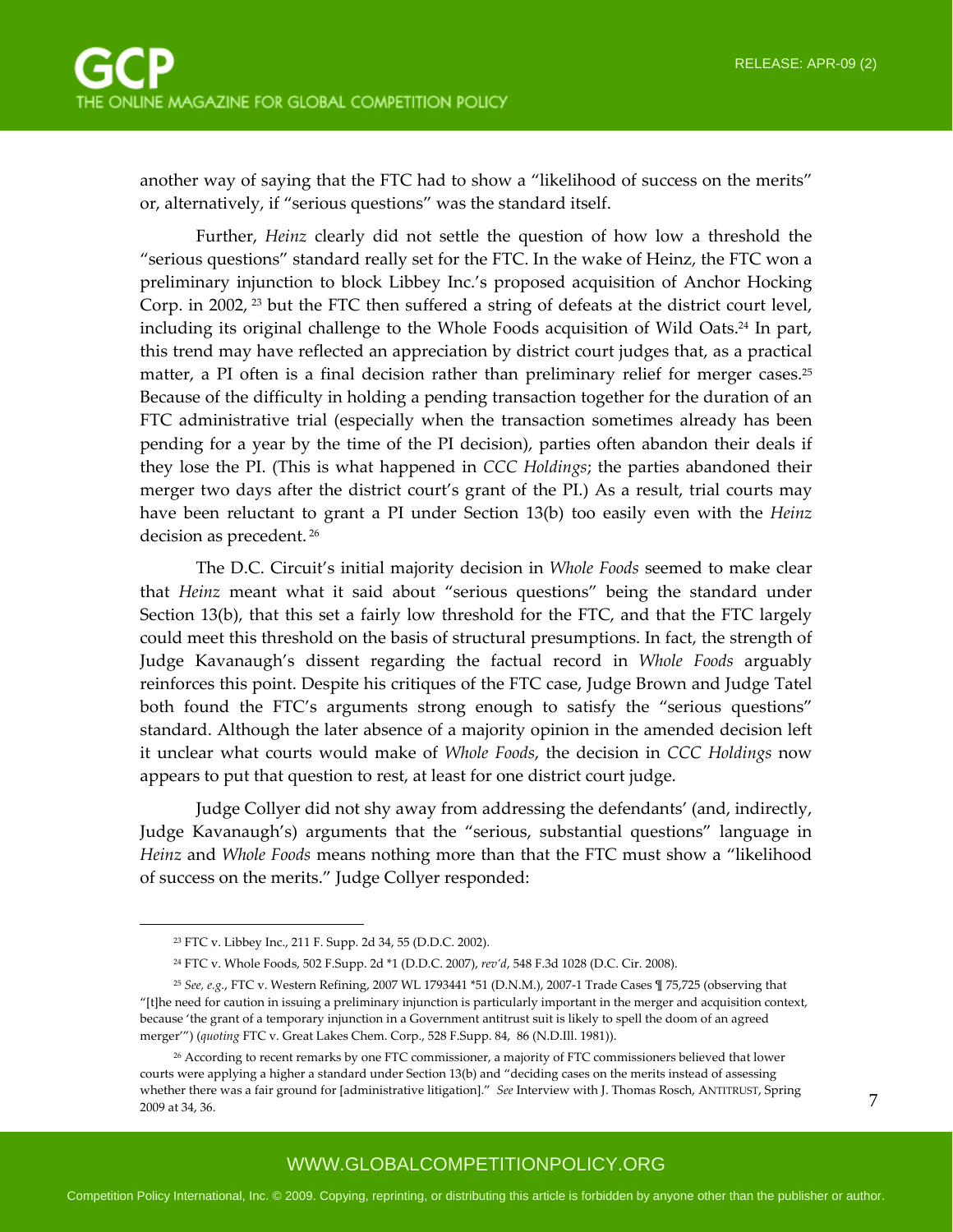While Defendants' statement is literally true, precedents irrefutably teach that in this context "likelihood of success on the merits" has a less substantial meaning than in other preliminary injunction cases. *Heinz* not only emphasized this point but *Whole Foods* makes clear that *Heinz* remains good law.27

And in relying heavily on *Whole Foods* throughout the decision, *CCC Holdings* suggests in turn that *Whole Foods* is good law.

However garbled the transmission may have been, Judge Collyer seems to have received the message from *Whole Foods* that "serious questions" is the standard under Section 13(b) and that the D.C. Circuit intends for district courts to apply it as formulated.28 Thus, in *CCC Holdings* the court found that the FTC had established a prima facie structural case based on market concentrations. And although the defendants had presented a "strong argument" why coordination was unlikely, the court concluded that the FTC had responded to the defendants' rebuttal arguments with "credible evidence that coordination is possible, and even likely."29 As a result, the FTC had met its burden to raise "serious questions" under *Heinz* and *Whole Foods*, and was entitled to a PI unless the parties could demonstrate that public equities favored the merger. Not surprisingly, the court ruled that they could not.

#### **IV. GREATER AGENCY DIVERGENCE**

Because *CCC Holdings* seems to establish *Whole Foods* and its favorable PI standard for the FTC as good law (and at a minimum gives the FTC an entry in the "win" column, the first in seven years), the case undoubtedly will make the FTC more optimistic about its prospects in merger litigation going forward. However, the DOJ cannot fully share in this optimism and likely will not perceive the same benefit from the decision in its merger litigation chances. This will lead to greater divergence in enforcement between the agencies. To the extent other cases follow the lead of *CCC Holdings* in applying Section 13(b), the divergence is apt to be amplified.

Purely as a technical matter, the decisions in *Whole Foods* and *CCC Holdings* do not apply to the DOJ, because those cases were interpreting only Section 13(b) of the FTC Act. The DOJ is also empowered to seek PIs, but under a different statute, 15 U.S.C. § 25, which gives the DOJ the power to institute proceedings in equity to prevent and restrain violations of Section 7 of the Clayton Act. Because the DOJ proceeds in equity, courts typically apply traditional equitable principles to DOJ PI actions including, to varying degrees, a requirement that the DOJ show a "likelihood of success on the merits." Although there is some variation by circuit, at least one court has held that the

 $\overline{a}$ 

<sup>27</sup> *CCC Holdings*, 2009 WL 723031, at \*6, n.11.

<sup>28</sup> Admittedly, this might be elevating form over substance, but we note that, in her first articulation of the FTC's burden to obtain a PI under Section 13(b), Judge Collyer omits any reference to "likelihood of success on the merits" and simply states the "serious questions" test. *Id.* at \*1.

<sup>29</sup> *Id*. at \*34.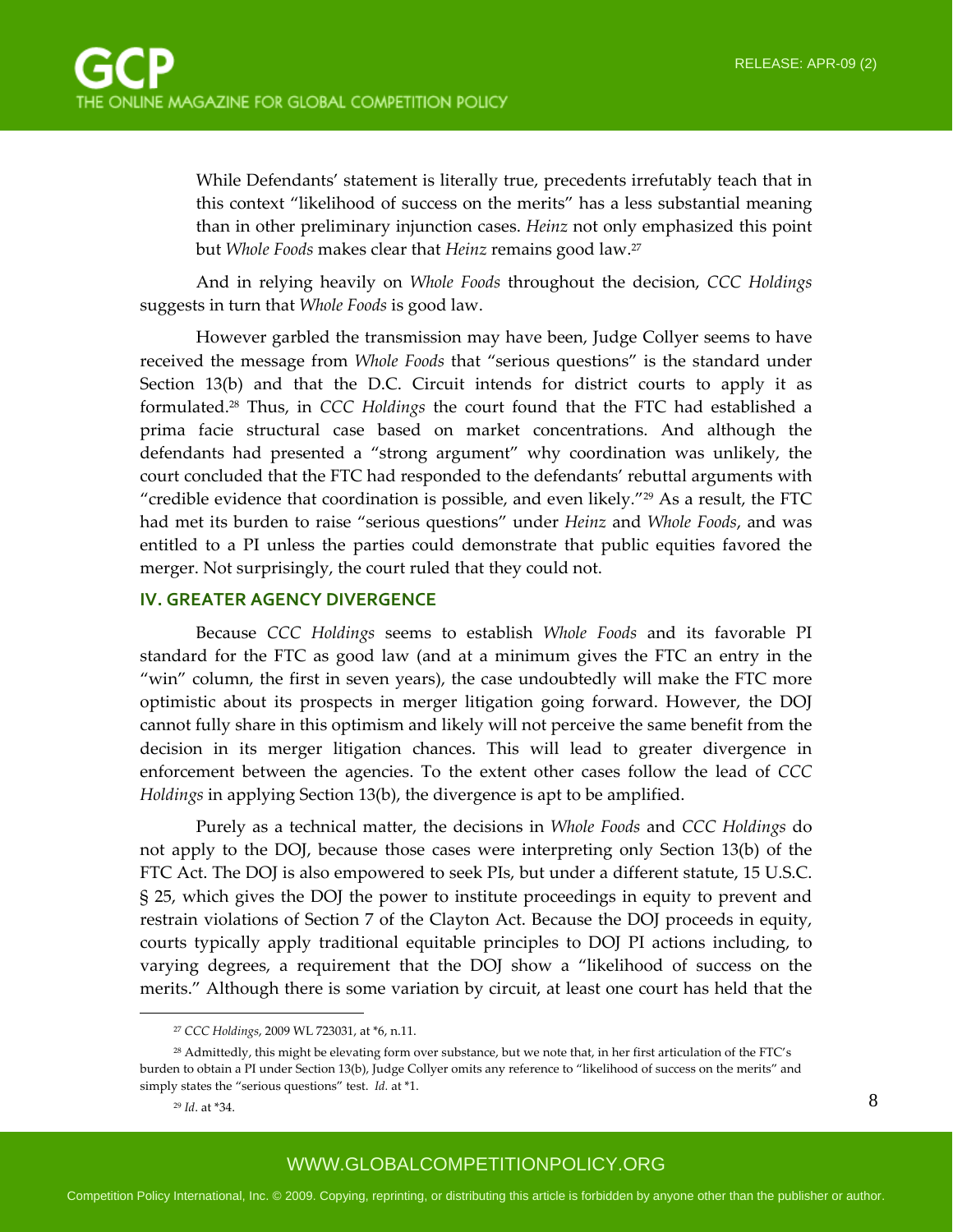DOJ is required to show "a reasonable likelihood of success on the merits" at which point irreparable harm should be presumed, but that "[t]o warrant [such a] presumption . . . the Government must do far more than merely raise sufficiently serious questions with respect to the merits to make them a fair ground for litigation.<sup>30</sup>

Even if, as the DOJ maintains, the PI standards for the two agencies are (or should be) the same,<sup>31</sup> the DOJ—unlike the FTC—often will not be litigating only a PI. The FTC, as was the case in *CCC Holdings*, usually seeks a PI in advance of securing permanent relief through administrative litigation. The DOJ, which lacks the ability to pursue cases through administrative litigation, frequently litigates the PI hearing in a consolidated action with a trial on the merits.32 In these circumstances, the DOJ must prove the Section 7 violation, does not get the benefit of any public equities presumption, and clearly must do much more than just raise "serious questions" as the FTC can do under *Heinz, Whole Foods*, and *CCC Holdings*. 33

The fact that district court judges have the authority under FRCP  $65(a)(2)$  to advance the trial on the merits and consolidate it with the hearing on the PI (before or even after the beginning of the PI hearing) amplifies this difference between the agencies. The DOJ cannot know in advance if it will litigate just a PI or if must pursue a trial on the merits. This is in contrast to the FTC, which post‐*CCC Holdings* may make litigation decisions with reasonable confidence that it will obtain a PI as long as it can meet the "serious questions" standard, which carries with it the presumption that the equities favor an injunction). The DOJ, by contrast, must heavily discount its litigation prospects to account for two factors: (1) the possibility that its requests for PIs will not benefit from the same favorable standard that the FTC gets under Section 13(b) as reflected in *Whole Foods* and *CCC Holdings*; and (2) the possibility that it may have to litigate the merits and actually prove a violation of Section 7 of the Clayton Act rather than meet a comparatively lower PI standard, whether keyed off a threshold showing of "likelihood of success on the merits" or "serious questions."

 $\overline{a}$ 

<sup>30</sup> United States v. Siemens Corp., 621 F.2d 499, 505‐506 (2d Cir. 1980).

<sup>31</sup> ANTITRUST DIVISION MANUAL, Ch. IV.B.2.b, U.S. Dep't of Justice (Dec. 2008) ("In light of the concurrent jurisdiction of the Department of Justice and the FTC to enforce Section 7 of the Clayton Act, the Division should argue that the authority of the Department of Justice to seek preliminary relief under Section 15 of the Clayton Act (15 U.S.C. § 25) should be interpreted in a manner consistent with 15 U.S.C. § 53(b)."). *See also* Mem. of United States in Support of Emergency Motion for a Temporary Restraining Order and Preliminary Injunction at 9, United States v. Microsemi, No. 08-1311 (E.D. Va. Dec. 12, 2008) (arguing that, where the hardships favor relief, the DOJ need only raise serious, substantial questions).

<sup>32</sup> *See, e.g.*, United States v. Oracle, 331 F. Supp. 2d 1098 (N.D. Cal. 2004); United States v. Sungard Data Sys., 2001‐2 Trade Cas. (CCH) ¶ 73,493 (D.D.C. 2001).

<sup>33</sup> *See* Interview with J. Thomas Rosch, ANTITRUST, Spring 2009 at 38. ("I agree that you cannot in good conscience tell a client that one is likely to fare as well before a federal district court in a 13(b) preliminary injunction action as in a permanent injunction proceeding brought by the Antitrust Division before a federal district court. But that difference is, as I say, attributable to the difference in standards applicable in the two federal district court proceedings: the district court in the FTC's preliminary injunction proceeding, as a matter of Congressional intent, is only able to determine whether or not there's a fair grounds for litigation, not decide the merits.").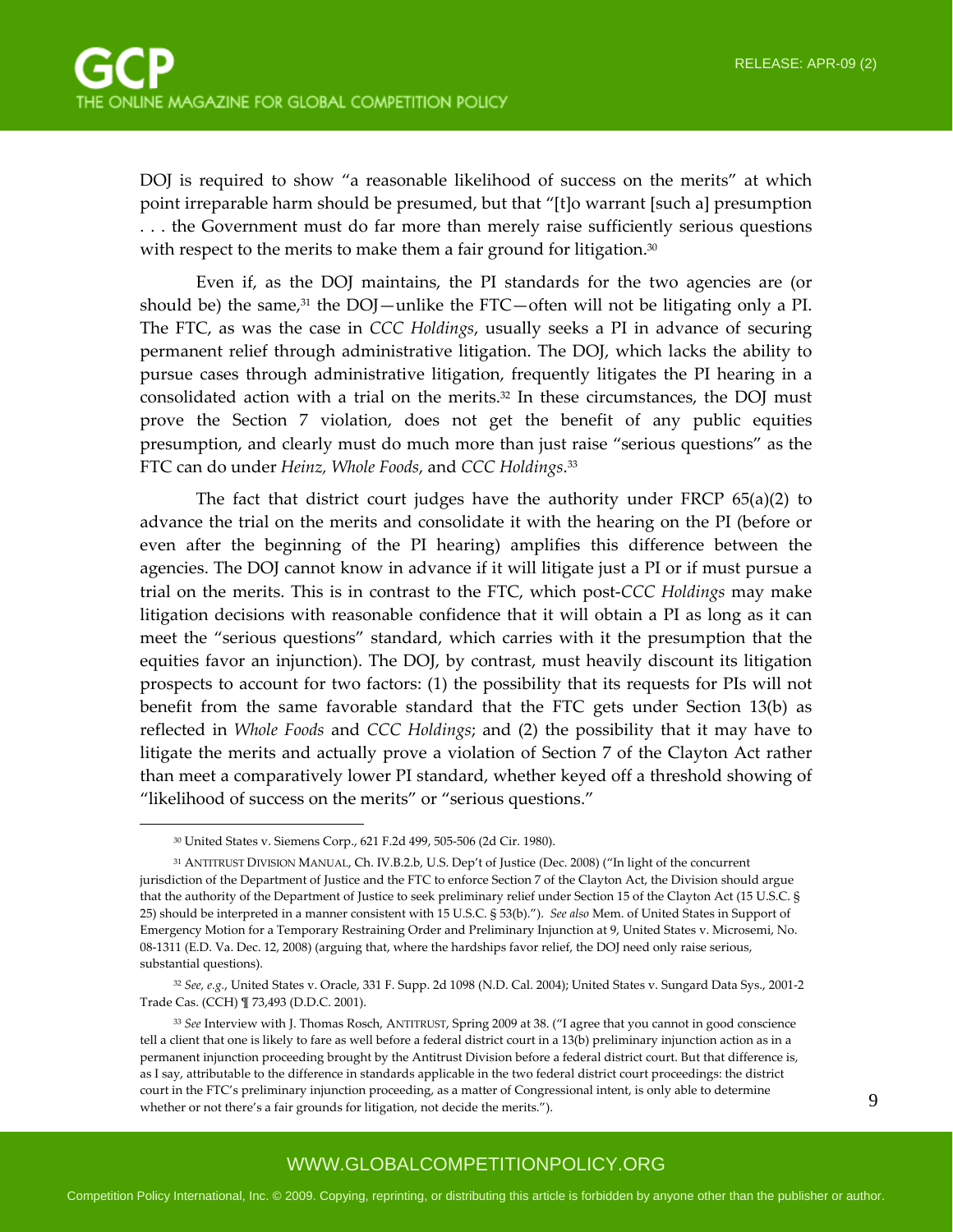#### **V. PRACTICAL CONSEQUENCES**

The importance of the *CCC Holdings* decision therefore is not merely academic, and the resulting agency divergence is not merely procedural. It may be outcome‐ determinative in some cases. Because many mergers are abandoned if the agencies get a PI, the greater ease with which the FTC can get a PI under *Whole Foods* and *CCC Holdings* may mean that the agency draw will dictate the ultimate fate of some mergers. Some cases that the DOJ would not win if it sought a PI or (even more so) litigated on the merits might still be blocked and abandoned if sued by the FTC under Section 13(b).

Although this disparity obviously already existed to some degree, the decision in *CCC Holdings* adds to the divergence between the agencies, to the extent it helps confirm that the FTC has a relatively low burden to meet under Section 13(b). Perhaps more significant, as a practical matter, is the tendency of the *CCC Holdings* case to give the FTC greater confidence about its ability to obtain preliminary relief. In this way, the divergence between the agencies affects a much broader universe of cases than just those few mergers that get litigated.

The effect of different PI standards (in fact or in practice) has broader implications for merger enforcement because the agencies' expectations about litigation outcomes directly affect a number of pre‐complaint decisions in those mergers subject to in‐depth agency review. Specifically, litigation expectations affect the agencies' willingness to file suit in the first place, their receptivity to settlements or restructuring of transactions, and even the overall aggressiveness of the agency's review.

As a result of this dynamic, even many cases that do not get litigated may face a different result depending on the reviewing agency. Parties may restructure or abandon a transaction in the face of agency intent to seek a preliminary injunction, which may be more likely at the FTC. Alternatively, the DOJ may be willing to accept a settlement (or take no action) based on its litigation prospects where the FTC could (and therefore might be more inclined to) obtain an injunction, which might cause the deal to fall apart or the parties to agree to a more substantial restructuring.

Whether or not one favors more aggressive merger enforcement, it is difficult to come up with any policy justifications for having real or perceived differential enforcement between the agencies.

One lasting legacy of Judge Collyer's decision in *CCC Holdings* is that it may provide traction to previous efforts to clarify this area of the law. In 2007, the Antitrust Modernization Commission issued three recommendations for administrative action and legislative change so that merging parties faced similar procedural approaches and burdens, regardless of which agency sought an injunction.34 To date, no action has been taken, but the decisions in *Whole Foods* and *CCC Holdings* could provide a sufficient

 $\overline{a}$ 

<sup>34</sup> ANTITRUST MODERNIZATION COMMISSION, REPORT AND RECOMMENDATIONS 138 (2007).